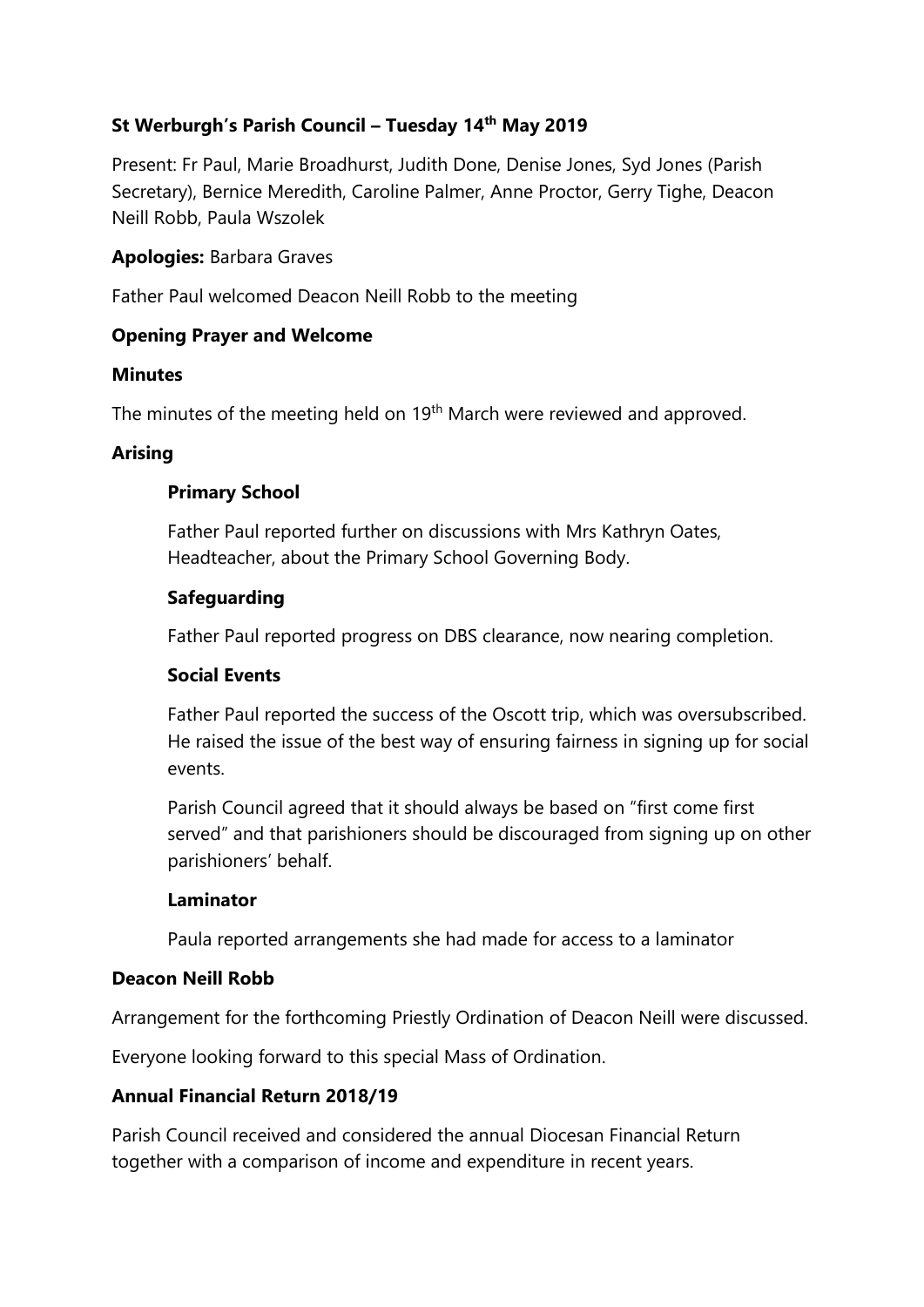Outturn was broadly as anticipated, and no major issues were identified.

Parish Council placed on record its appreciation of the work done by the Finance Team, in overseeing the management of parish finances.

# **Minor Works**

Parish Council again considered the minor works identified by the Parish as part of the OMT funding initiative.

A proposal, prepared by Judith Done and Anne Proctor, was submitted with a suggested approach to assess the various schemes to facilitate an informed decision on priorities for action.

The Parish Council recognised that not all the schemes could be fully funded from the limited OMT funding and the proposal included considering the potential of alternative funding for individual schemes.

Parish Council supported the approach and Anne and Judith were asked to proceed to assess the schemes against the criteria proposed and to then report further.

Parish Council also agreed that three items should be considered as priority:

- New Altar Cloths
- Reupholstery of the dining room chairs
- Purchase of Defibrillator

Finally, Parish Council considered options for the potential funding of the purchase of the grand piano.

## **Hotel Building**

Father Paul updated Parish Council on progress and the outcome of a meeting with the contractors regarding the reinstatement of the walkway to the side of church, which they intended to tarmac.

The area outside the church gate is to be flagged and Father Paul cautioned that there would inevitably be further disruption to church activities whilst the work is undertaken.

# **Renewal of Parish Ministries**

Father Paul raised the issue of the renewal of ministries and the extent to which they should be time limited.

# **Confirmation 2019: Mass of Enrolment**

Parish Council agreed that, if possible, there should be a Mass of Enrolment as part of the Confirmation programme.